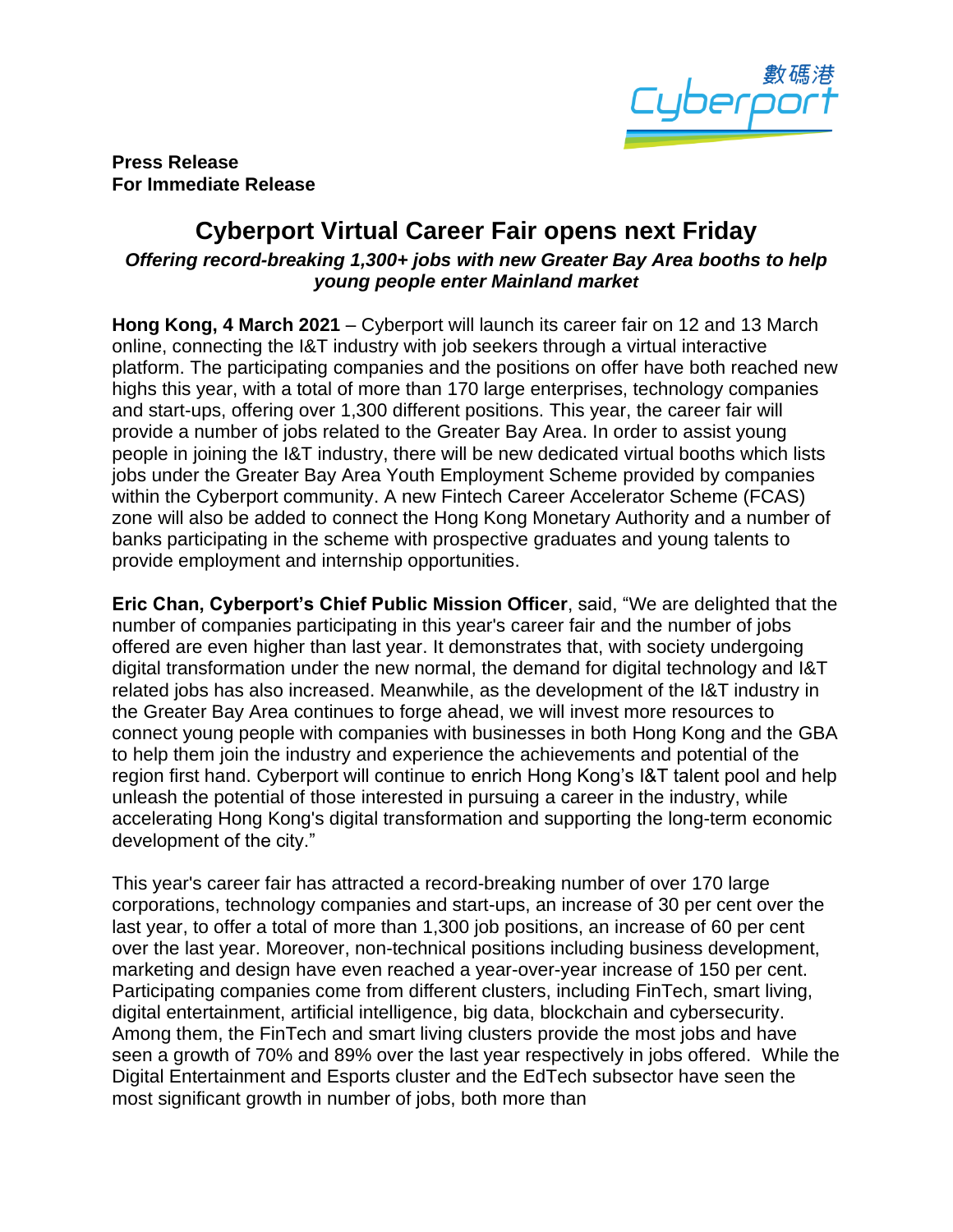

doubling last year's figures.

Furthermore, with the earlier launch of the Greater Bay Area Youth Employment Scheme to allow qualified graduates to work and receive on-the-job training in the GBA cities, start-ups are encouraged to develop their businesses in the GBA. Last year, none of the participating companies offered any job positions in the GBA, while this year, yet participating companies are offering over 200 vacancies related to the business development in the region this year. In addition, this year's career fair will features dedicated booths listing job opportunities under the Greater Bay Area Youth Employment Scheme provided by companies within the Cyberport community, helping job seekers who wish to pursue their career in the GBA.

**SyZyGy**, a start-up offering related job positions through the Greater Bay Area Youth Employment Scheme, will also be participating in the Career Fair. **Queenie So, cofounder and CEO of Syzygy**, said, "For a start-up founded by Hong Kongers and positioned for the Greater Bay Area, the most ideal talents are Hong Kong people with international thinking. A team with similar cultural backgrounds will allow us to better collaborate in work and get twice the result with half the effort. We therefore hope to find Hong Kong job seekers who wish to work in the Greater Bay Area through the Career Fair."

**ESG Matters**, a FinTech enterprise focusing on sustainable impact investing and green financing will also be recruiting talents in the Career Fair. **Lavin Yeung, Assistant Head of Business Development and Marketing of ESG Matters**, said, "Through Cyberport's Virtual Career Fair, we hope to find engineers specialising in artificial intelligence or blockchain. In terms of requirements, in addition to practical skills, their way of thinking is also a key factor. Many industries now follow a development path completely different from the past. Enterprises can only grow through continuous innovation. To outgrow from the past framework, the most important thing is for employees to have innovative ideas and the will to try and make breakthroughs with the company."

The Cyberport Virtual Career Fair will support participating enterprises and job seekers around the clock. This year, the user interface has been further enhanced with participating companies allocated into three new technology zones, namely "FinTech", "Smart Living" and "Digital Entertainment & Esports", which allows job seekers to easily find their preferred positions. The platform supports video conferencing, and the uploading and hosting of text or video résumés. It also offers individual chat rooms for instant communication and even interviews between recruiting companies and participants. Starting from today, job seekers can register ahead on the Cyberport Virtual Career Fair website [\(https://www.hkcyberport.vfairs.com\)](https://hkcyberport.vfairs.com/).

**Ryan Wong, Head of Strategy of GetLinks**, a Cyberport community start-up which specialises in human resources management technology, said, "Unlike typical online job hunting, timing is essential during career fairs. Human resources departments may wish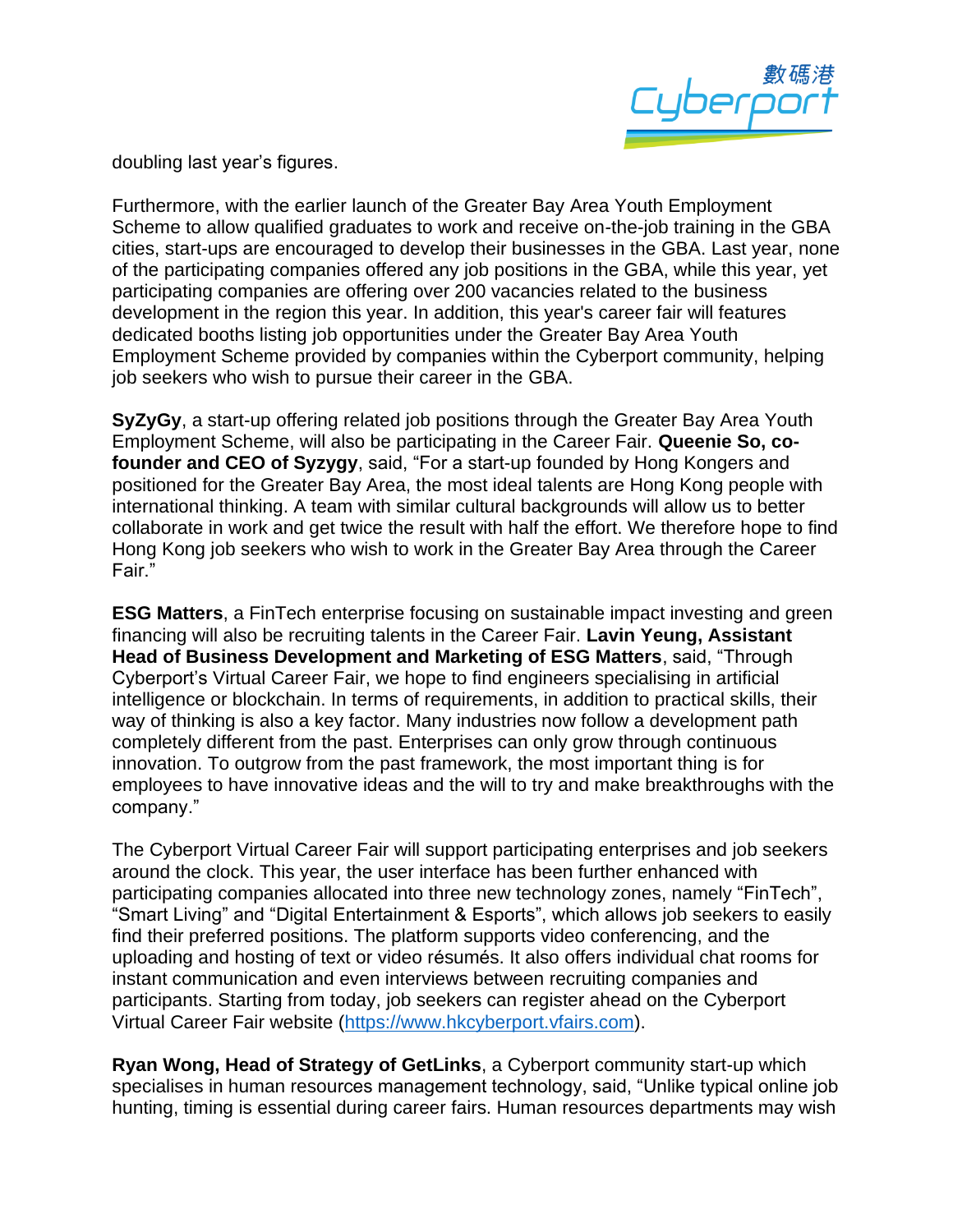

to arrange for an interview instantly. Job seekers must therefore remain vigilant when sending their resume and be well prepared with necessary research and information for interviews."

In order to enhance job seekers' understanding of the recruitment trend of the I&T industry, Cyberport has arranged for around 50 online career forums and recruitment seminars, inviting industry leaders and veterans to explore the latest development of the industry. Cyberport will also invite 6 professional human resources firms to conduct oneon-one online career consultations. They will answer participants' employment-related enquiries to help them with writing resumes, career orientation, and provide personalised suggestions. To encourage job seekers' active participation in the exciting sessions on the virtual interactive platform, this year's career fair will offer job seekers the chance to win a variety of prizes for , including hotel dining vouchers and professional photo-taking services.

| <b>Cyberport Virtual Career Fair</b> |                                                                                                                                                                                                                                                |
|--------------------------------------|------------------------------------------------------------------------------------------------------------------------------------------------------------------------------------------------------------------------------------------------|
| Date                                 | March 12 <sup>th</sup> & 13 <sup>th</sup> (Friday & Saturday)                                                                                                                                                                                  |
| Time                                 | 11:00 am to 6:00 pm                                                                                                                                                                                                                            |
| <b>Highlights</b>                    | Over 1,300 career opportunities from 170+ companies<br>$\bullet$<br>Sharing by top industry leaders<br>$\bullet$<br>Over 50 Career Forums and Recruitment Seminars<br>$\bullet$<br>Free Career Assessment and Career Consultation<br>$\bullet$ |
| Admission                            | Free                                                                                                                                                                                                                                           |
| Registration                         | https://hkcyberport.vfairs.com                                                                                                                                                                                                                 |

###

For high resolution photos, please download via [this link.](https://drive.google.com/drive/folders/18vkAidKajQs2CgDKbUyKOfZtLjnMqjND?usp=sharing)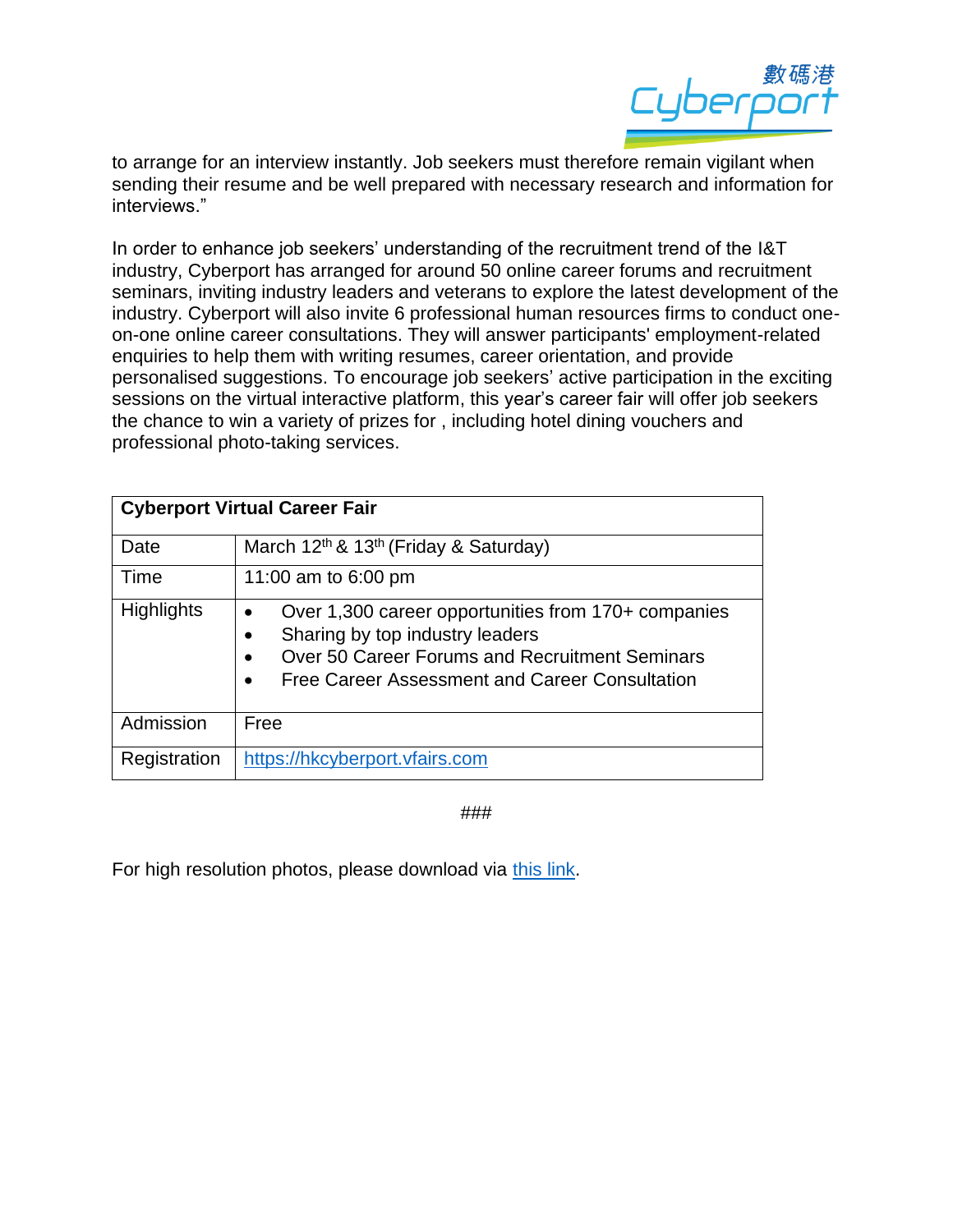





**Eric Chan, Cyberport's Chief Public Mission Officer** says the number of companies participating in this year's career fair and the number of jobs offered are even higher than last year. This demonstrates that there is new demand for talents under the new normal. Meanwhile, the development of the I&T industry in the Greater Bay Area continues to forge ahead and Cyberport will invest more resources to connect young people with companies with business in both Hong Kong and the GBA to help them join the industry and experience the achievements and potential of the region first hand.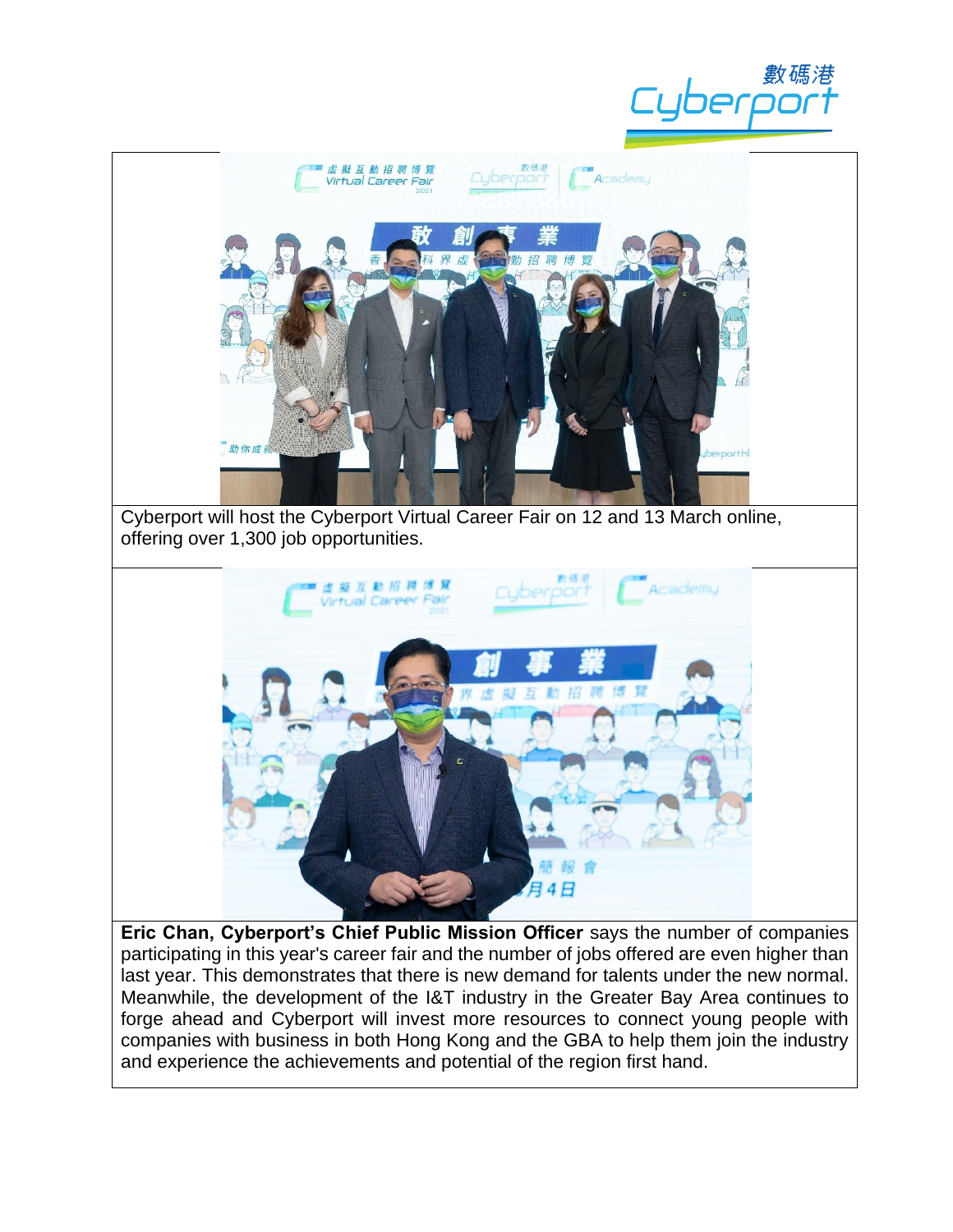



Representatives from three Cyberport community start-ups joined the media briefing to share on industry developments, recruitment requirements and the general employment situation of the innovation and technology sector. (From left to right, **Lavin Yeung, Assistant Head of Business Development and Marketing of ESG Matters, Ryan Wong, Head of Strategy of GetLinks, Terence Leung, Senior Manager of the Cyberport Esports & Youth team, and Queenie So, co-founder and CEO of Syzygy**)



The Cyberport Virtual Career Fair interactive platform will support participating enterprises and job seekers around the clock. This year, the user interface has been further enhanced with participating companies allocated into three new technology zones, namely "FinTech", "Smart Living" and "Digital Entertainment & Esports".